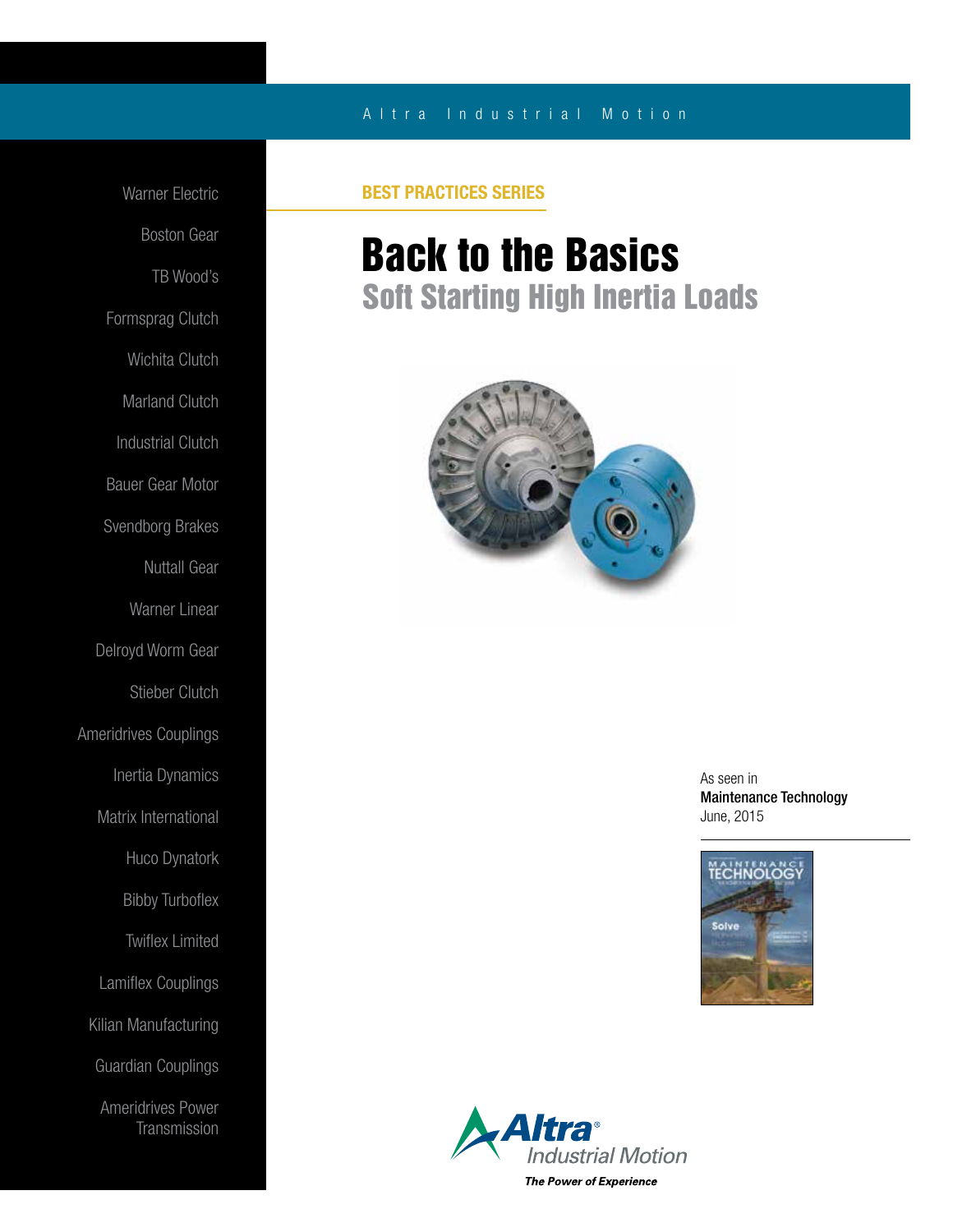# Back to the Basics Soft Starting High Inertia Loads

### by Greg Cober,

Altra Industrial Motion Sales and Product Training Manager



As the interior "spider" hub of a Centrifugal Clutch rotates, centrifugal force causes the shoes with friction facing to expand outward into the driven drum. The greater the rotational speed, the greater the centrifugal force and the greater the transmission of torque via the shoes from input hub to output drum.



Some older technologies can still bring value to a wide range of applications. So it is with two mechanical devices that are commonly used for soft starting high inertia loads. While both technologies are mature, both can still add value to high performance systems.

 The centrifugal clutch and the fluid coupling are older technologies often used in high inertia load systems. Both meet a basic design need: they provide soft engagement of loads while allowing for full or nearly full application of horsepower into drive systems.

 As an example, when a bulk conveyor moving mineral ore is started from a standstill there are several dynamics that take place. As the motor begins to accelerate the load, it is operating in a generally inefficient mode. Therefore, current draws during acceleration can be many times higher than normal running current as the motor works to accelerate the load inertia. In some circumstances, motors must be upsized several times over normal running torque levels due to the added current draw needed to accelerate the load.

 There have been estimates made over the years that the motor upsizing may be as high as 6-7 times depending upon how short the acceleration time may be. In one scenario, an application requiring a motor to run at full load amperage of 30 amps for running torque could use a 25 HP motor. For a requirement of six times higher torque that same application will require a 200 HP motor to exceed the 180 amps hurdle at a cost differential of more than 600%! Mechanically, the strain of start-up on drivetrain components can be significant. The excess starting torque needed to accelerate the load can cause stretch on V-belt drives, stress on the shafts/keyway interface in gearboxes and couplings, and more. These additional strains can, over time, cause premature wear and failure of mechanical components, leading to unscheduled and undesirable downtime.

 Both the centrifugal clutch and the fluid coupling can be used to mitigate the electrical and mechanical strains during start-up of high inertia systems. Further, they can achieve full or nearly full transmission of motor torque to the drivetrain once they are fully engaged. The two devices provide similar functions but achieve it via different paths.

 The Centrifugal Clutch works as its name implies. As the interior hub (sometimes called the "spider") of the unit rotates, centrifugal force causes the shoes with friction facing to expand outward into the driven drum. The greater the rotational speed, the greater the centrifugal force and the greater the transmission of torque via the shoes from input hub to output drum.

 In fluid couplings, the function is similar, but the method is different. The fluid coupling is an enclosed system. The input portion goes into a vaned member called the "runner." The output part is similarly vaned and referred to as the "impeller." Between the two pieces is a volume of hydraulic fluid. As the runner begins to rotate it starts rotating the fluid. The fluid transfers that rotation to the impeller and from there to the output shaft of the coupling. Like centrifugal clutches, as speed increases so does the torque transfer. Unlike centrifugal clutches, once the unit has achieved maximum speed a fluid coupling will have slippage of 3-5%. Centrifugal clutches have 100% torque transfer when fully engaged.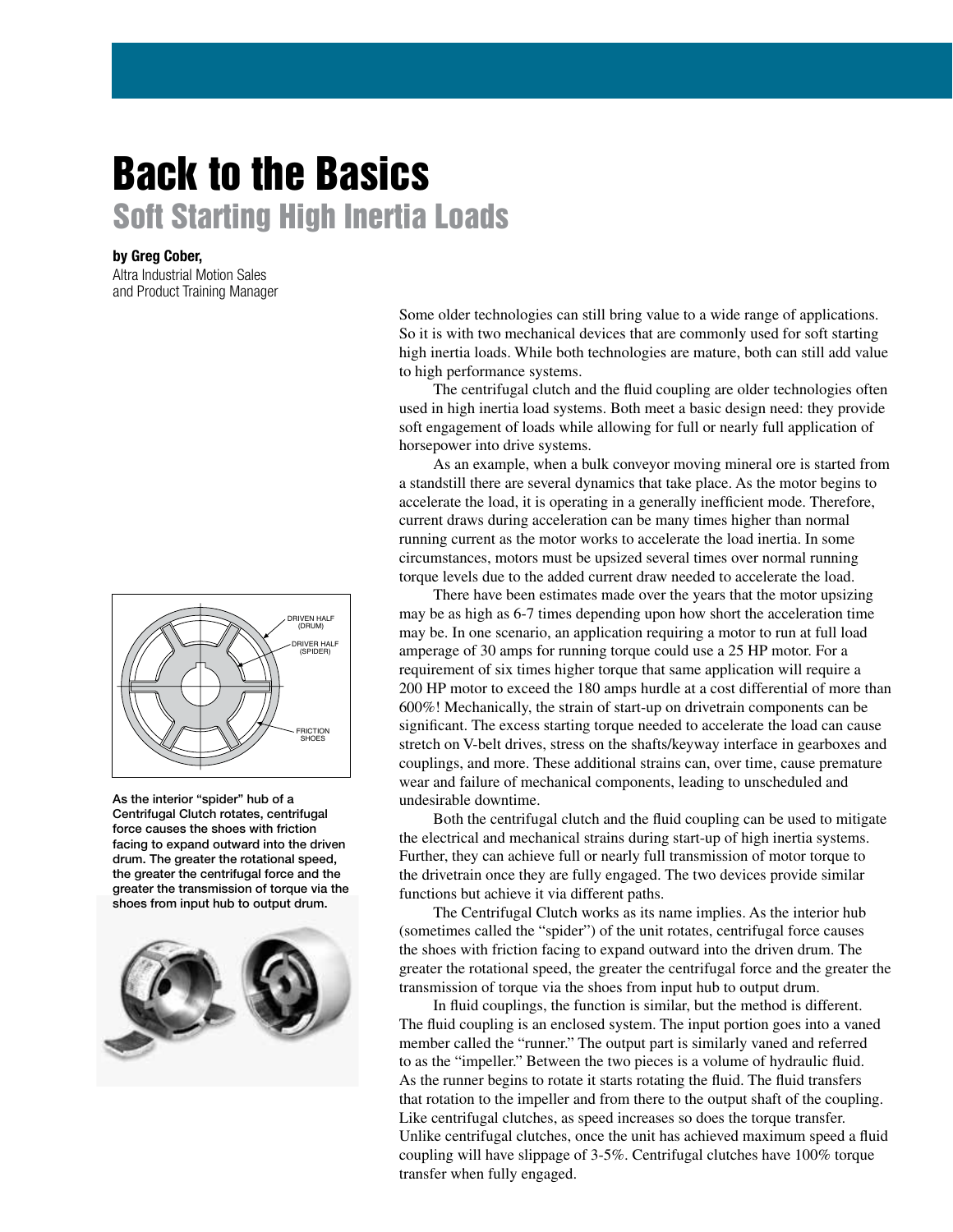The impact on motor current of using either device in a mechanical system is to lessen current draw during acceleration. By allowing the motor to accelerate without being loaded, it can rapidly reach its higher operating efficiency without the excessive current draws when operating as a motor alone. This can lower overall current draws to the point where, in many cases, a smaller motor can be used since the excess starting torque (and corresponding current draw) are not needed. In addition to the purchase cost saving of a smaller motor, there are significant power consumption savings.

 The softer load engagement can positively impact the mechanical components in the system. Strain on keyways, couplings, belts and gearboxes is reduced, helping to extend the total life of these components.

 Overload protection is an added benefit of both devices. If the load exceeds the capacity of a centrifugal clutch it can slip. While this will eventually damage the clutch if it occurs for an extended length of time, the clutch can often be easily rebuilt with new friction material shoes. In a fluid coupling the fluid will simply fail to continue to drive. Over an extended period of time this will cause the temperature to rise inside the coupling. An option for the smaller coupling sizes is the inclusion of a 'fusible plug' which will melt under excessive temperatures, allowing the fluid to drain from the unit, effectively disabling the coupling. For larger coupling sizes, a sensor can be used to measure input vs. output speeds and shut the motor down if a pre-set differential is exceeded.

 As noted earlier, fluid couplings will typically have a 3-5% slip at full engagement compared with no slip for a centrifugal clutch. A second difference is that centrifugal clutches can be designed to engage and operate at lower speeds. Fluid couplings typically require operating speeds of 1200 RPM or higher, while centrifugal clutches can be designed to operate at speeds as low as 400 RPM. On the other end of the speed range, smaller size fluid couplings will work at speeds up to 3500 RPM, less for larger units. Centrifugal clutches can operate at higher speeds if balanced. A stabilizing steel band may be required as speeds exceed certain thresholds.

 Another reason why a centrifugal clutch might work better for an application than a fluid coupling is temperature. At ambient temperatures below -10°F, the fluid in a fluid coupling can become excessively viscous. There are special oils that manufacturers can recommend for low temperature applications such as ski lifts and mine conveyors in northern climates. Since centrifugal clutches contain no fluid, this is not a concern.

 Lastly, centrifugal clutches can be used in systems with gas or diesel engines as the input, whereas the fluid couplings cannot. The torque spikes in an engine interrupt the free flow of the hydraulic fluid and reduces the torque transmitting capability of the system.

 High inertia loads are common in a wide range of mining equipment, bulk conveying and other industrial processes. Centrifugal clutches or fluid couplings can be used to drop HP requirements for load acceleration as well as to reduce mechanical strain on drive train components. Neither product requires expensive electronic control mechanisms.



The fluid coupling is an enclosed system. The input portion goes into a vaned member called the "runner." The output part is similarly vaned and referred to as the "impeller." Between the two pieces is a volume of hydraulic fluid. As the runner begins to rotate it starts rotating the fluid. The fluid transfers that rotation to the impeller and from there to the output shaft of the coupling. As speed increases so does the torque transfer.